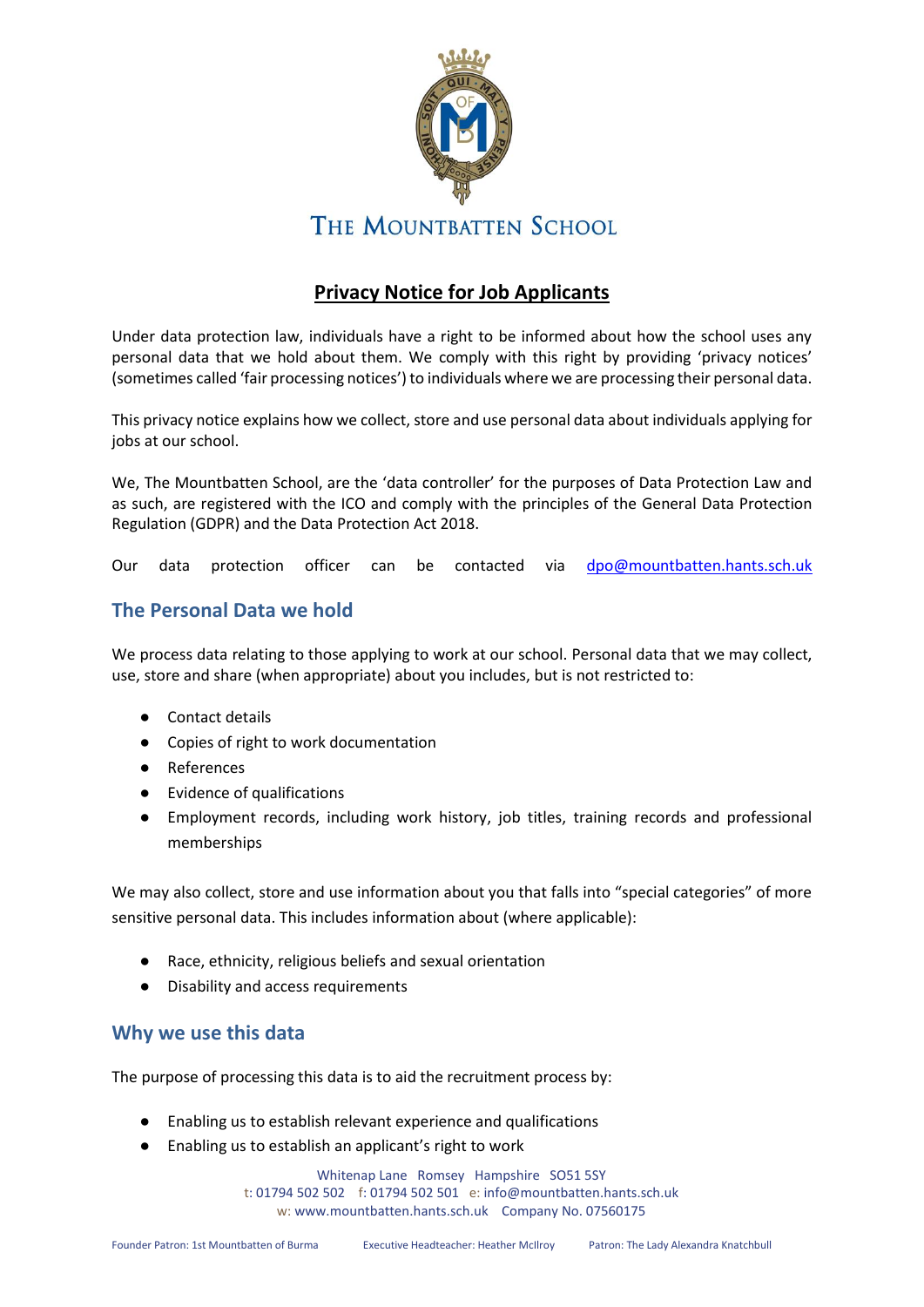- Facilitating safe recruitment, as part of our safeguarding obligations towards pupils
- Enabling equalities monitoring
- Ensuring that appropriate access arrangements can be provided for candidates that require them

## **Our Legal Basis for using this data**

We only collect and use personal information about you when the law allows us to. Most commonly, we use it where we need to:

- Comply with a legal obligation
- Carry out a task in the public interest

Less commonly, we may also use personal information about you where:

- You have given us consent to use it in a certain way
- We need to protect your vital interests (or someone else's interests)

Where you have provided us with consent to use your data, you may withdraw this consent at any time. We will make this clear when requesting your consent, and explain how you go about withdrawing consent if you wish to do so.

Some of the reasons listed above for collecting and using personal information about you overlap, and there may be several grounds which justify the school's use of your data.

## **Collecting this information**

While the majority of the information we collect from you is mandatory, there is some information that you can choose whether or not to provide to us.

Whenever we seek to collect information from you, we make it clear whether you must provide this information (and if so, what the possible consequences are of not complying), or whether you have a choice.

#### **How we store this data**

Personal data we collect as part of the job application process is stored in line with our GDPR Data Protection Policy. When it is no longer required, we will delete your information in accordance with our retention schedule. These documents can be found on our website.

## **Data sharing**

We do not share information about you with any third party without your consent unless the law and our policies allow us to do so.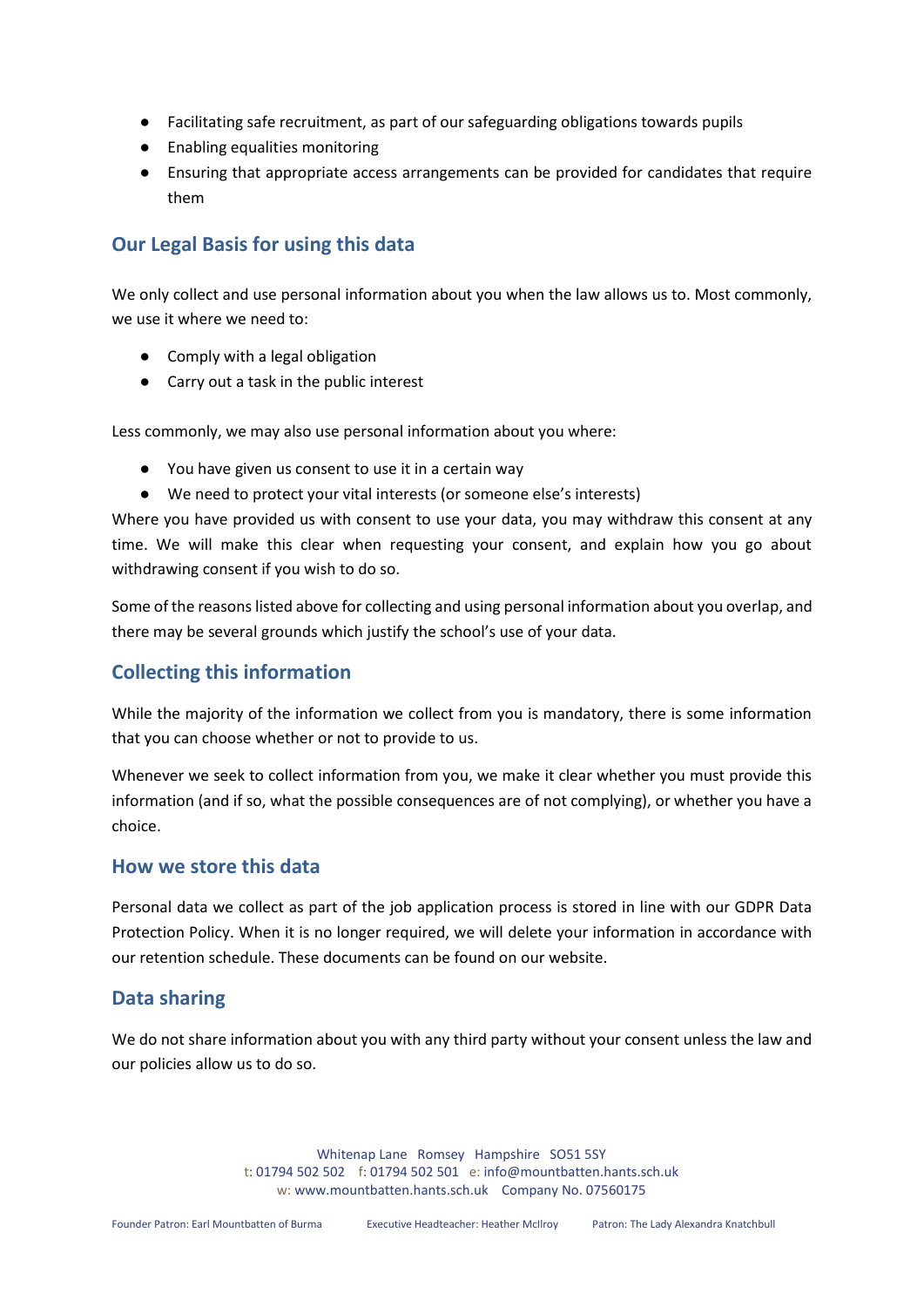Where it is legally required, or necessary (and it complies with Data Protection Law) we may share personal information about you with:

- Our local authority to meet our legal obligations to share certain information with it, such as shortlists of candidates for a Head Teacher position
- Suppliers and service providers to enable them to provide the service we have contracted them for, such as HR and recruitment support
- Professional advisors and consultants

## **Your rights to access**

Individuals have a right to make a 'subject access request' to gain access to personal information that the school holds about them.

If you make a subject access request, and if we do hold information about you, we will:

- Give you a description of it
- Tell you why we are holding and processing it, and how long we will keep it for
- Explain where we got it from, if not from you
- Tell you who it has been, or will be, shared with
- Let you know whether any automated decision-making is being applied to the data, and any consequences of this
- Give you a copy of the information in an intelligible form

You may also have a right for your personal information to be transmitted electronically to another organisation in certain circumstances.

If you would like to make a request, please contact our data protection officer.

# **Your other rights**

Under data protection law, individuals have certain rights regarding how their personal data is used and kept safe, including the right, subject to some limitations to:

- Object to the use of personal data if it would cause, or is causing, damage or distress
- Prevent it being used to send direct marketing
- Object to decisions being taken by automated means (by a computer or machine, rather than by a person)
- In certain circumstances, have inaccurate personal data corrected, deleted or destroyed, or restrict processing
- Claim compensation for damages caused by a breach of the data protection regulations

If you have a concern about the way we are collecting or using your child's personal data, we request that you raise your concern with us in the first instance. Alternatively, you can contact the Information Commissioner's Office at<https://ico.org.uk/concerns/>